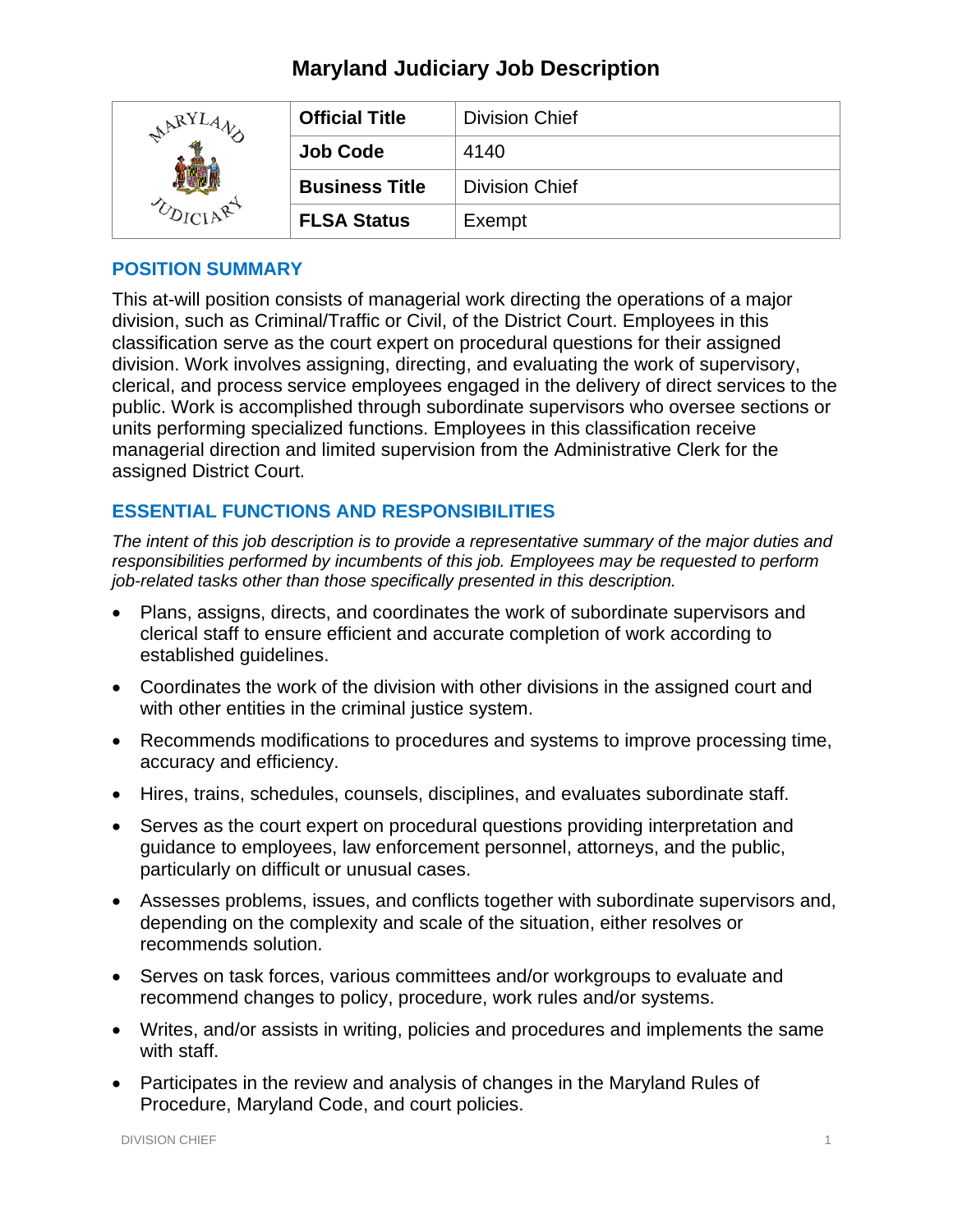- Prepares correspondence on a variety of court-related matters, internally and externally.
- Establishes and maintains information management systems.
- Retrieves information and prepares a variety of management reports.

## **MINIMUM QUALIFICATIONS**

#### **Education and Experience**

- Bachelor's degree from an accredited college or university.
- Seven (7) years of work experience, preferably in court operations, or in the fields of criminal justice, parole and probation, legal or financial services, to include four (4) years in a trial or appellate court of the United States in which three (3) years consisted of supervising court staff.

#### **Note:**

Additional court work experience, as defined above, may substitute on a year for year basis for up to four (4) years of the required education.

## **KNOWLEDGE, SKILLS, AND ABILITIES**

#### **Knowledge of:**

- Maryland Judiciary's policies, procedures, laws, and forms involving various types of court cases and the implication each of these have on the accounting operations of the court.
- Judiciary Human Resources policies and procedures.
- Maryland Judiciary Court systems and operations.
- Appeal practices and procedures.
- The principles of office management and supervision.

### **Skill in:**

- Verbal and written communication.
- Guiding employees in demanding situations.
- Interpersonal communication and relations.
- Problem solving, prioritizing, scheduling, and decision making.
- Collaborative leadership.
- Analyzing information, problems, situations, practices, and procedures.
- Applying job-related terminology, codes, policies, procedures, rules, regulations, and laws.

#### **Ability to:**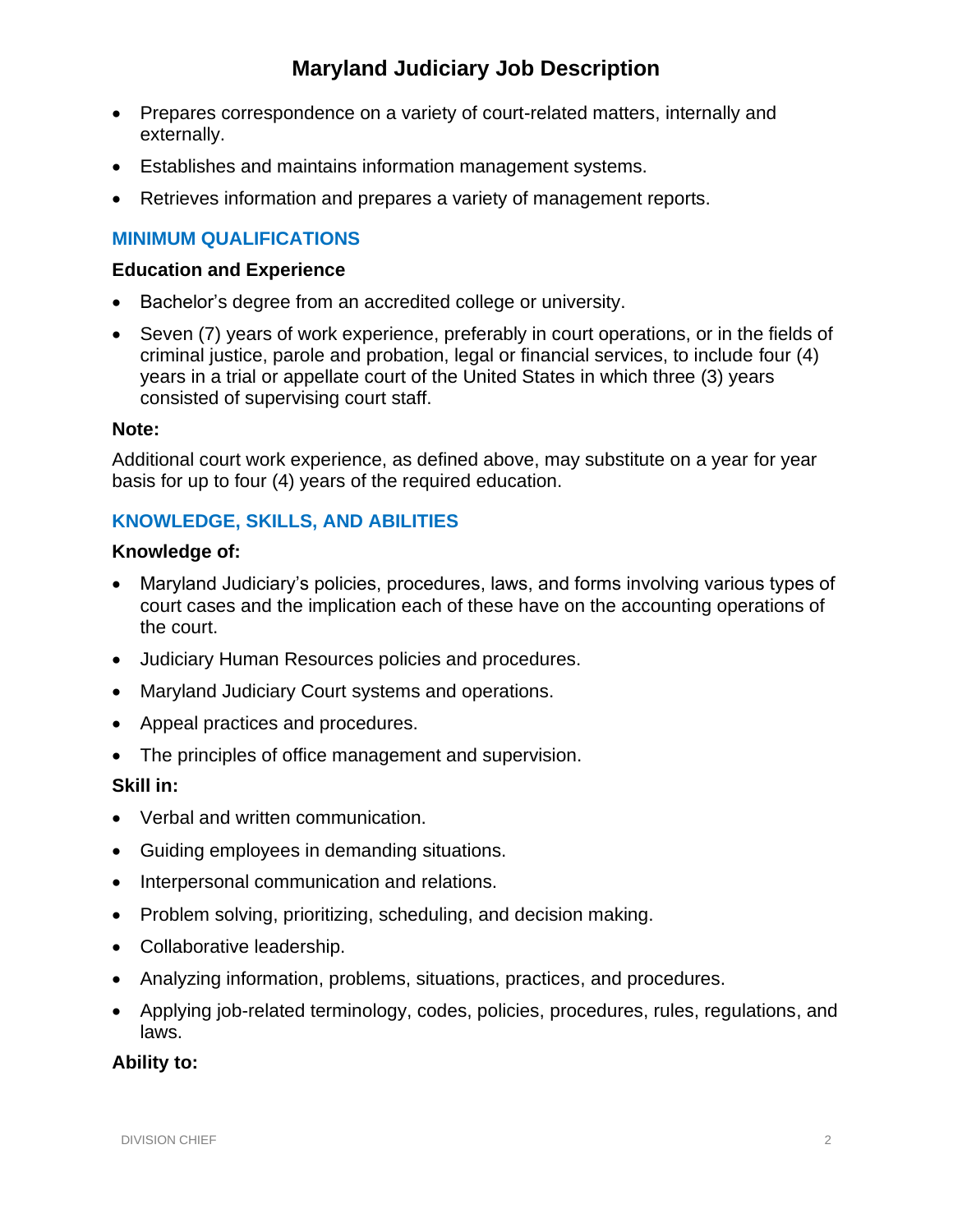- Plan, assign, organize, coordinate, supervise, and evaluate the work of a large staff performing diverse functions.
- Communicate clearly, tactfully, and effectively with judges, the public, police agencies, attorneys, and other court officials and personnel, both verbally and in writing.
- Apply job-related terminology, policies, procedures, regulations, and laws to define problems, collect data, establish facts, record data, appropriately complete forms, and provide information to customers.
- Conduct research and problem solve often complex issues, concerns, or situations that may arise.
- Resolve unusual and/or complex situations in accordance with established procedures or assist staff in resolving cases requiring deviation from standard procedures.
- Recommend modifications to improve procedures and practices.
- Identify and adapt rapidly to departmental needs and to reallocate staff and resources to meet work requirements.
- Collaborate across departments and various agencies in the development and implementation of policies and procedures.
- Resolve disputes between subordinates and motivate subordinates.
- Exercise tact, diplomacy, and impartiality in dealing with the public, law enforcement personnel, and attorneys.
- Interpret Maryland Rules of Procedure.
- Exercise independent judgment in interpreting and applying appropriate policy, procedure, rule, law, and/or regulation to a situation.
- Express ideas concisely and clearly, both verbally and in writing, as well as understand and follow oral and written instructions/directives.
- Prioritize and handle multiple projects simultaneously.
- Resolve unusual and/or complex situations in accordance with established procedures or assist staff in resolving cases requiring deviation from standard procedures.

### **SUPERVISORY RESPONSIBILITIES**

This position has formal supervisory responsibilities over other employees.

### **PHYSICAL DEMANDS**

*The physical demands described here are representative of those that must be met by an employee to successfully perform the essential functions of this job. Reasonable accommodations may be made to enable individuals with disabilities to perform the essential functions.*